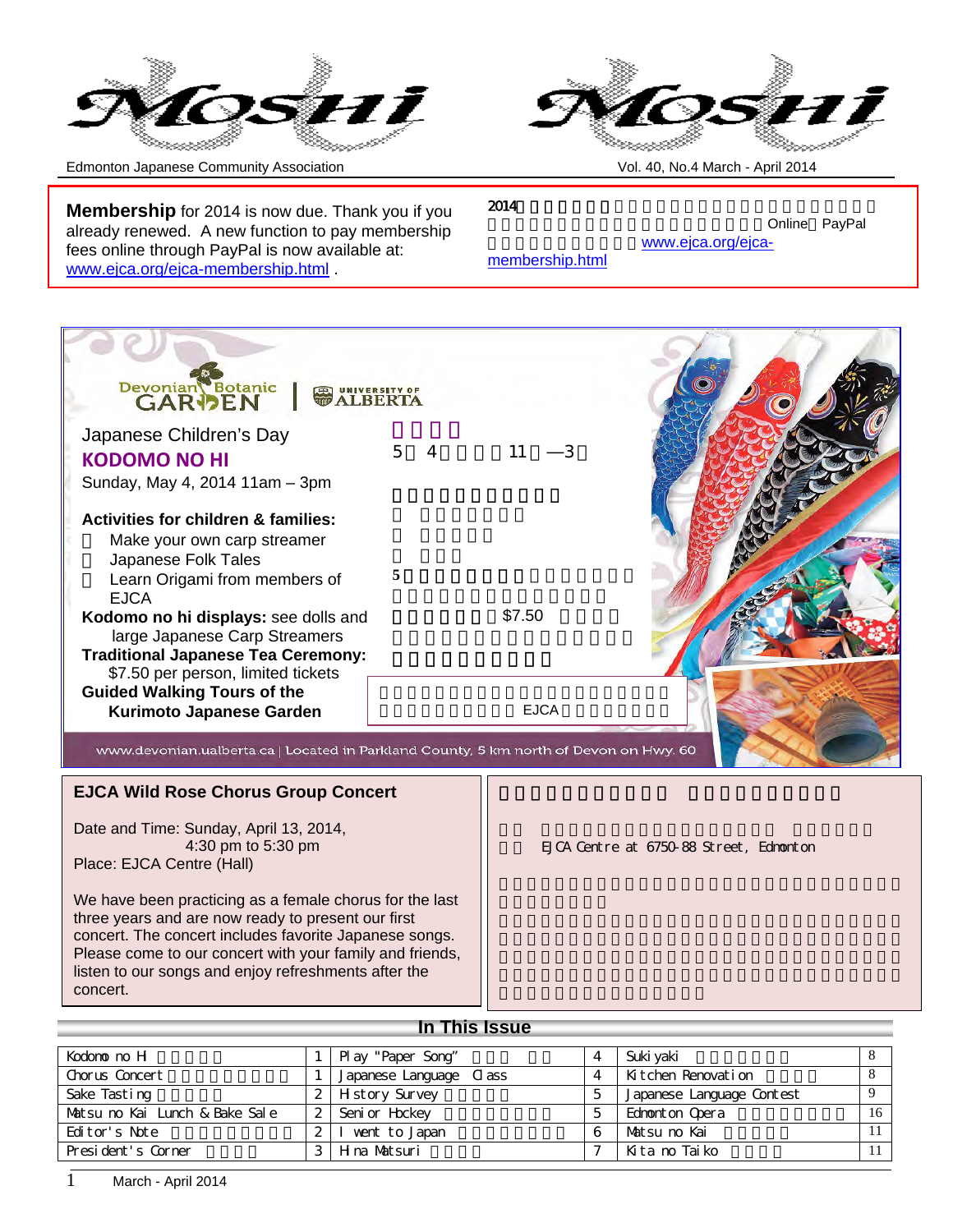# **SAKE TASTING Party** 利き酒の集い

**Presented by Edmonton Japanese Community Association** (EJCA)

#### Date/Time: Saturday, May 31, 2014 - 7:00 pm

Location: EJCA Centre at 6750 88 Street, Edmonton

There will be six specially chosen sake samples for you to enjoy! Light tapas will be served.

何種類かのおいしいお酒を楽しみ - 1.星※☆ ジジャンプンによっと学<br>ながら、日本酒についてちょっと学 んでみませんか?酒の肴もありま すよ。

参加希望者は5月20日までにEJC Aオフィス(office@ejca.org) までお

申し込みください。メールで会費の

支払方法をお知らせします。

A short film and a talk about making sake will be presented.

Please sign up by May 20, 2014 at office@ejca.org. Payment method will be e-mailed to you.

Cost: \$30 for EJCA members \$40 for non-members



Attendees will receive 15%-OFF coupons from Sherbrooke Liquor Store to purchase sake that were introduced at the event.

参加者には、イベントで紹介されたお酒をSherbrooke Liquor Store から15% 引きで買える割引券を、贈呈します。

## **Editor's Note** by Takashi Ohki

To supplement the Moshi Moshi, EJCA is making better use of its web site to provide more information to EJCA members. At present, the Moshi Moshi has several constraints:

- Articles in the Moshi Moshi must be short to save time for translation and printing/mailing costs (we send out 135 copies by mail).
- The Moshi Moshi mainly reports on EJCA and EJCA club activities by EJCA members.
- Information from non-members is limited to paid advertisements. General information useful and interesting to EJCA members is limited.

To overcome such constraints on the Moshi Moshi, EJCA is placing new information on its web site such as:

- Original longer articles whose summaries appear in the Moshi Moshi.
- Announcements of non-EJCA events that are interesting to EJCA members
- General information that is interesting to EJCA members.

New function is on the right side column of the EJCA Home page at http://www.ejca.org/ under "NEWS/INFORMTION".

If you have any comments on the type of information that can be placed on the EJCA web site, please contact me at telephone (780)459-3862 or e-mail ohki@shaw.ca

# **Matsu no Kai Spring Lunch & Bake Sale**

All proceeds go to Matsu no Kai (Seniors) Club operatiing expenses for 2014

Date: Saturday, **May 3, 2014**

Time: 11:30 am - 1:30 pm Place: EJCA Centre, 6750 - 88 Street NW Edmonton

A variety of delicious Japanese lunch items (\$5-\$10), side dishes and Japanese desserts will be on sale.

Donations of baked goods for the Bake Sale will be greatly appreciated and accepted in the hour before opening! Matsu no Kai still needs volunteers for this once-a-year event. "Younger" volunteers are especially welcome. If you can help, please contact Club President Peter C. Wong (780-487-7099 or petercwong@shaw.ca).

#### **Please circle May 3rd on your Calendar!**

|    |   | 5 3<br><b>EJCA</b> | 2014 | 11 | 1<br>6750-88 St, Edmonton |                 |           |                                     |    |
|----|---|--------------------|------|----|---------------------------|-----------------|-----------|-------------------------------------|----|
| 30 |   |                    |      | (  | 5                         | 10 <sup>1</sup> | $\bigcup$ |                                     | 10 |
|    | 5 | 3                  |      |    | 780-466-8166              |                 |           | <office@ejca.org></office@ejca.org> |    |

- $\bullet$
- こうしょう EJCAともの にっぽん EJCAとも
- $\bullet$
- 
- **The United States of the United States of the United States of the United States of the United States of the U** • EJCA に関する情報でEJCAとしても特徴では、これに関する情報でEJCAを見る情報では、これに関する情報では、これに関する情報では、これに関する情報では
- $\blacksquare$

http://www.ejca.org/

 $(780)$  459-3862

ohki @haw.ca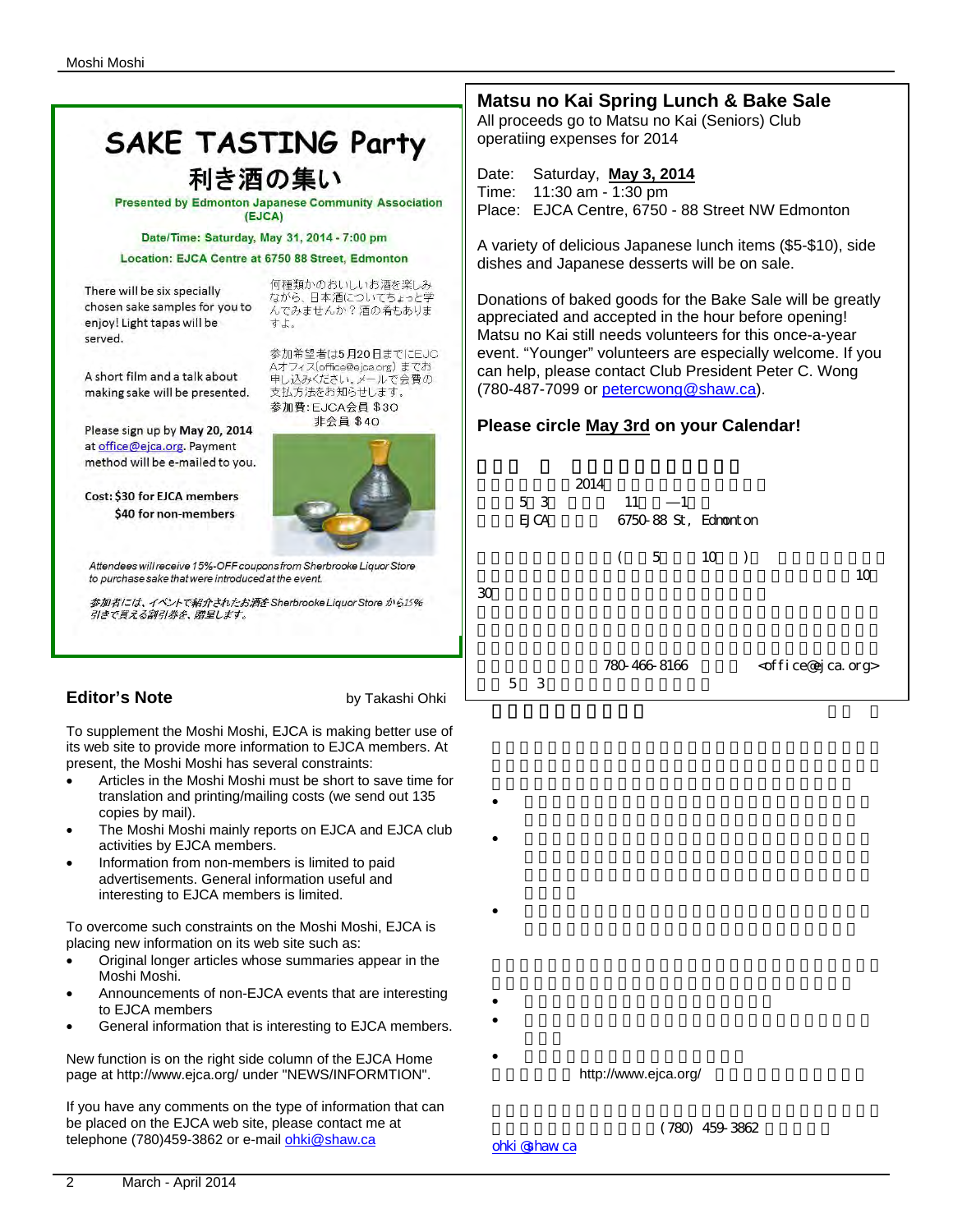#### **President's Corner** by David Mitsui

Spring is in the air….well maybe not yet in Edmonton but it has arrived in Victoria. I had the honour of making a presentation with Linda Kawamoto Reid (Chair: Japanese Canadian War Memorial – Stanley Park) at the Canadian Scottish Regiment, Victoria as part of the Western Front Association – Pacific Coast Branch March 2014 Seminar themed "Remembering – Honouring – Learning".

Our presentation, Hokori – Proud Soldiers – Japanese Canadians in the Canadian Expeditionary Forces in WWI, addressed how and why the Japanese Canadians enlisted with the CEF, some of their war experiences, and the significance of the war memorial cenotaph in Stanley Park.

Not surprisingly, some audience members did not know that 222 Japanese Canadians fought for Canada in WWI and some were not aware of the internment during WWII. We have a long way to go in educating Canadians about these events that helped to shape Canada for what it is today.

Speaking of the war memorial cenotaph, our fundraising campaign continues and while we are making good progress towards our \$100,000 goal, we are still in need of donations. Please contact me if you have any questions or wish to donate (including tax receipts) for the refurbishment of the cenotaph. The pledge form was included in the 2014 January-February edition of Moshi Moshi.

On March 5, 2014, I represented EJCA at the 1st Canadian Ethnic Media Association (CEMA)- Edmonton Editorial Meeting. CEMA is a membership-based not for profit organization comprised of professionals engaged in print, broadcast, web journalism and writing, reflecting Canada's diversity. It was established in 1978 and has been centred in Toronto for over 30 years. CEMA supports the principles of Canadian citizenship, multiculturalism and the right of free expression without ethnocentric bias. March  $2^{nd}$  was the launch of CEMA in both Edmonton and Calgary. They organize a monthly speaker series the first Wednesday of every month. The inaugural keynote speaker was the Honourable Thomas Lukaszuk, Minister of Jobs, Skills, Training and Labor.

EJCA hosted a number of events these past two months including Sukiyaki Night (Mar 8) and Hinamatsuri (Mar 8). Coming up on Mar 26 and 27 is the EJCA Casino. Read further in this bulletin about these events.

Membership payment by PayPal looks like this: Select [Family, Single, Senior couple with one < 70 yrs] **Buy Now** 

**WARD VISA THE DESIGN BRANK** 

#### **Wow! PayPal available for membership payment** by Sanae Ohki

You can now pay EJCA memberships online by PayPal! Many of you must have used PayPal for other online payments. In response to requests from members, EJCA has introduced the PayPal payment process for membership payments. If you have NOT renewed the 2014 membership yet, please try the new online payment method at http://www.ejca.org/ejcamembership.html One member has already used it and said it was very easy. Also, the Japanese Language class fee payment by PayPal was installed. More functions will be added as required. Any comment is appreciated at office@ejca.org.

#### PayPal  $\blacksquare$

会員の皆様の要請に応えて、EJCAの年会費が PayPal を使

http://www.ejca.org/ejca-membership.html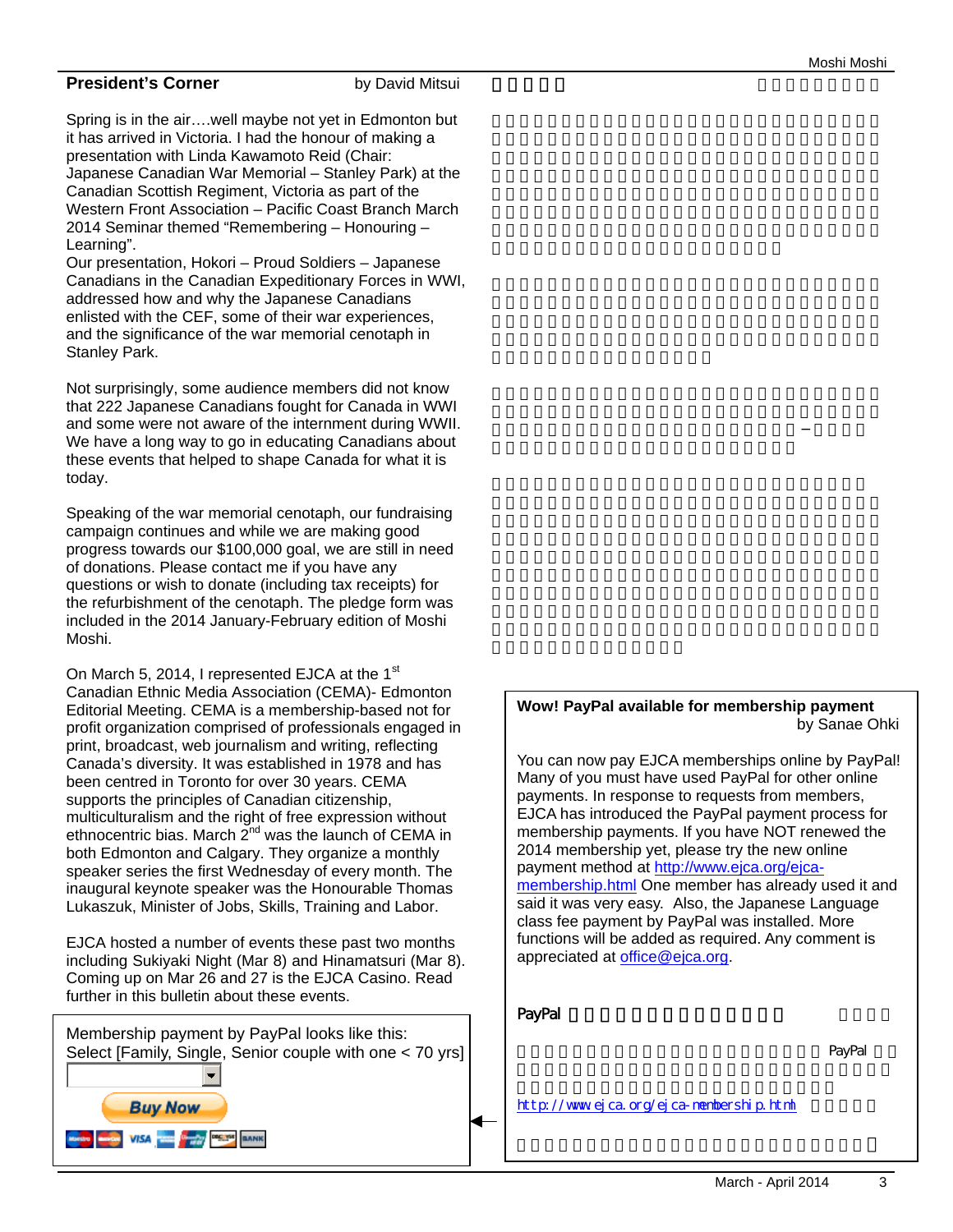

#### **Concrete Theatre Presents** *Paper Song* **at the EJCA Cultural Centre April 23 from 1:30 to 2:30 pm, Fee Admission**

Concrete Theatre invites all members of the EJCA (and anybody else) to a special performance of *Paper Song*, a full length play for young audiences and families by Jared Matsunaga-Turnbull. This play, premiered in 2013, integrates large and small scale origami, shadow play, puppetry and song to create an enchanting, mystical world that unfolds before your eyes. The play unites a traditional Japanese folktale, *The Crane Wife*, with original writing to create a beautiful story that carries a powerful message about transforming oppression into justice, despair into hope. http://www.ejca.org/ The play was written specifically for young audiences from Kindergarten to Grade 6 but it is engaging for all ages.

*Paper Song* was written by Edmonton based Japanese Canadian playwright Jared Matsunaga-Turnbull. In writing the play Jared delved deeply into his Japanese roots. Originally commissioned as a short play for Concrete's Sprouts New Play Festival for Kids in 2009, the full length play weaves a traditional Japanese folktale about a crane, Tsuru, with the story of a young mouse, Utako Chan, and her grandfather, as they struggle against an oppressive overlord, the goblin Tengu. At the heart of the play is the relationship between grandfather and granddaughter, and how their bond can bring light and hope into the darkest of life's moments. *Paper Song* celebrates the transformative power of creativity, ingenuity and love.

For more information, please pick up a pamphlet at EJCA Centre or look at EJCA Home page: http://www.ejca.org/ under "NEWS/INFORMTION".



#### **EJCA Japanese Language Class – Spring 2014**

EJCA will again offer three levels of Japanese Language classes. For registration and details, please go to http://www.ejca.org/schools.html and download an application form.

Location: EJCA Centre Date/time: 10 Wednesdays, April 16 – June 18, 2014, 7:00 – 9:00 pm Registration closing: Monday, April 7, 2014 Please note that for the spring session, the "Total Beginner" level will require some knowledge of Japanese language as it is a continuation to the winter session. If not sure, please contact Cathy Tennant at 780-436-6291 or tennant@shaw.ca to discuss your situation.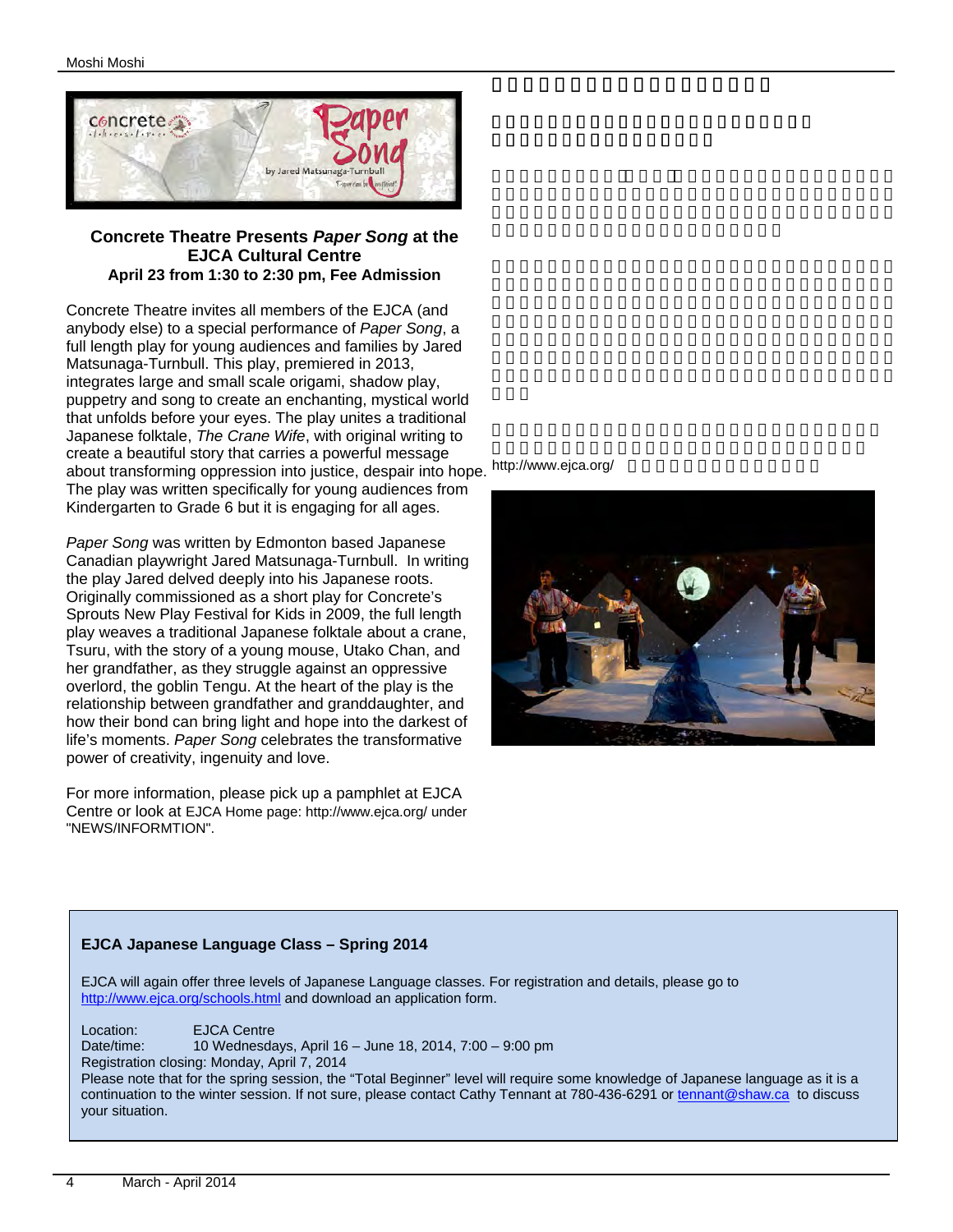#### **IMPORTANT! EJCA Survey of Japanese Heritage in Edmonton Area by Sanae Ohki**

As a part of the EJCA History Project, EJCA has been conducting a survey of Japanese Canadians and Japanese living in the greater Edmonton area. The survey is NOT limited to EJCA members. The purpose is to "write" the history of the community and people living in the area. I hope



many of you read the very interesting interim report that was posted in the January Moshi Moshi. The closing date for the data collection is March 31, 2014. We have information from close to 300 surveys collected which is a little less than 10% of the estimated Japanese and Japanese-Canadian population in the area. The more data we have, the better reflection of our population that can be recorded!

Thank you, if you and your family members, friends and acquaintances have already submitted the survey form. If not, please look around and see if the survey data form is with you, please fill in the form and send or hand it in to the EJCA office. If you need a hardcopy of survey form, please contact Mr. Daiyo Sawada at 780-436-4797. Or, you can download it or do an online survey. Access to the download or online survey is at the first section of the EJCA Web page at http://www.ejca.org/. It would really be nice if we could have another 100 surveys returned! Isn't it exciting to have your history included in Edmonton's history?

#### **Japanese Seniors' Hockey Team Visits Edmonton** by Sanae Ohki

The Edmonton seniors' hockey team, Vintage 55, is playing against a Japanese senior's hockey team, the Vanstars, as follows:

- Friday, March 28, 7:45 pm at West Edmonton Mall
- Saturday, March 29, 4:45 pm at Collingwood Arena

The Vintage 55 visited Japan in 2013 and had friendship games with Japanese teams. In return, the Vintage 55 invites the Vanstars and will have friendship games in Edmonton. About 30 people are coming from Japan, including 10 wives of players and guests. EJCA Culture Program members are providing interpretation services and casual assistance to the ladies while they are in Edmonton. The attached photo is the Vanstars wearing Vintage 55's sweaters.





Please come out and cheer the teams! It is free!

 $EJCA$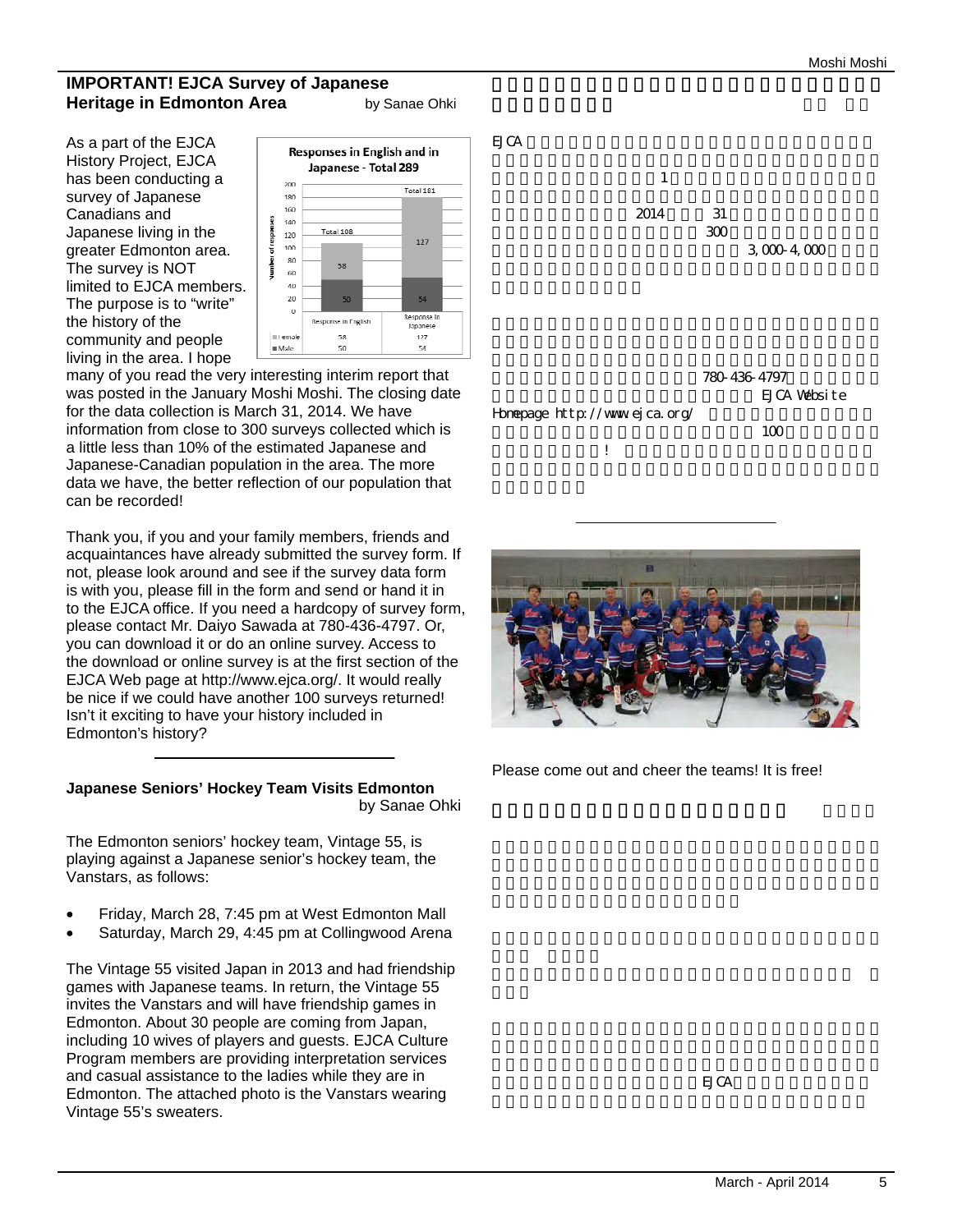#### **I went to Japan – Report 1** By Keiko Marumo

I visited Japan from February 15 to February 23, 2014 under the Japan Canadian Leadership Program, which is an initiative sponsored by the Government of Japan for the purpose of building stronger ties between Japan and Canada through the direct engagement of active members of the Japanese Canadian community. Partly as a result of a decades-long evolution of Japan's foreign policy that has resulted in a climate of proactive international relations, Japan is making a concerted effort through the program and others like it to welcome its expatriate citizens and their descendants from all over the world to renew their ties with Japan for the purpose of cooperating together to "build a better world".

I was very fortunate to be selected for this program and would like to share my experience with the Moshi Moshi readers in two series. The first one in this issue is my experience of our visit to Masudanishi Elementary School in the City of Natori. Natori City was one of the worst hit coastal areas in Japan when the tsunami hit the wide range of the coast in the Tohoku region in 2011. The second part in the May-June issue of Moshi Moshi will include more stories.

Our group visited a 5th grade classroom of the school with 35-40 students learning English. The students were having a lesson on how to say food names in English through participatory games. It was wonderful to see how every student, regardless of how keen or how shy he/she was, stood up and demonstrated his/her knowledge of English. Our group was asked for a volunteer to lead a lesson. I put up my hand. I went to the front of the classroom and was soon calling out the names of fruits in English that the students had learned. When I called out name of fruit in English, the student who was able to recognize the fruit was awarded a point. Once I had established a pattern, I decided to challenge the kids a little more and pretended to say the name of the fruit but changed my mind and said the name of another fruit. The students caught on very quickly and became even more attentive. Suddenly I wasn't just a guest in their classroom, but I was their teacher. It was a wonderful feeling knowing that I was playing a part in their education!

After being divided into different groups, our delegation was invited to lead small groups in further English exercises. During one of the exercises, we had to point out the picture of the food item and called out their English names. When the students struggled with their English, we tried to use our limited knowledge of Japanese to assist them, often with humorous results. Particularly interesting about this experience was the fact that the Canadian group could not recognize some of the photos of the food items we were expected to call out in English. The students were very patient in trying to explain to use what "natto" and "hambagu" were!

Having the opportunity to be included in the children's classroom exercises was an amazing experience. The students were very enthusiastic and curious about us and knowing that we have played a small part in their learning of English was humbling. When we left, we were able to take away not just a hands-on understanding of one aspect of the current Japanese education system, but also the joy of a beautiful encounter. (See you in May)

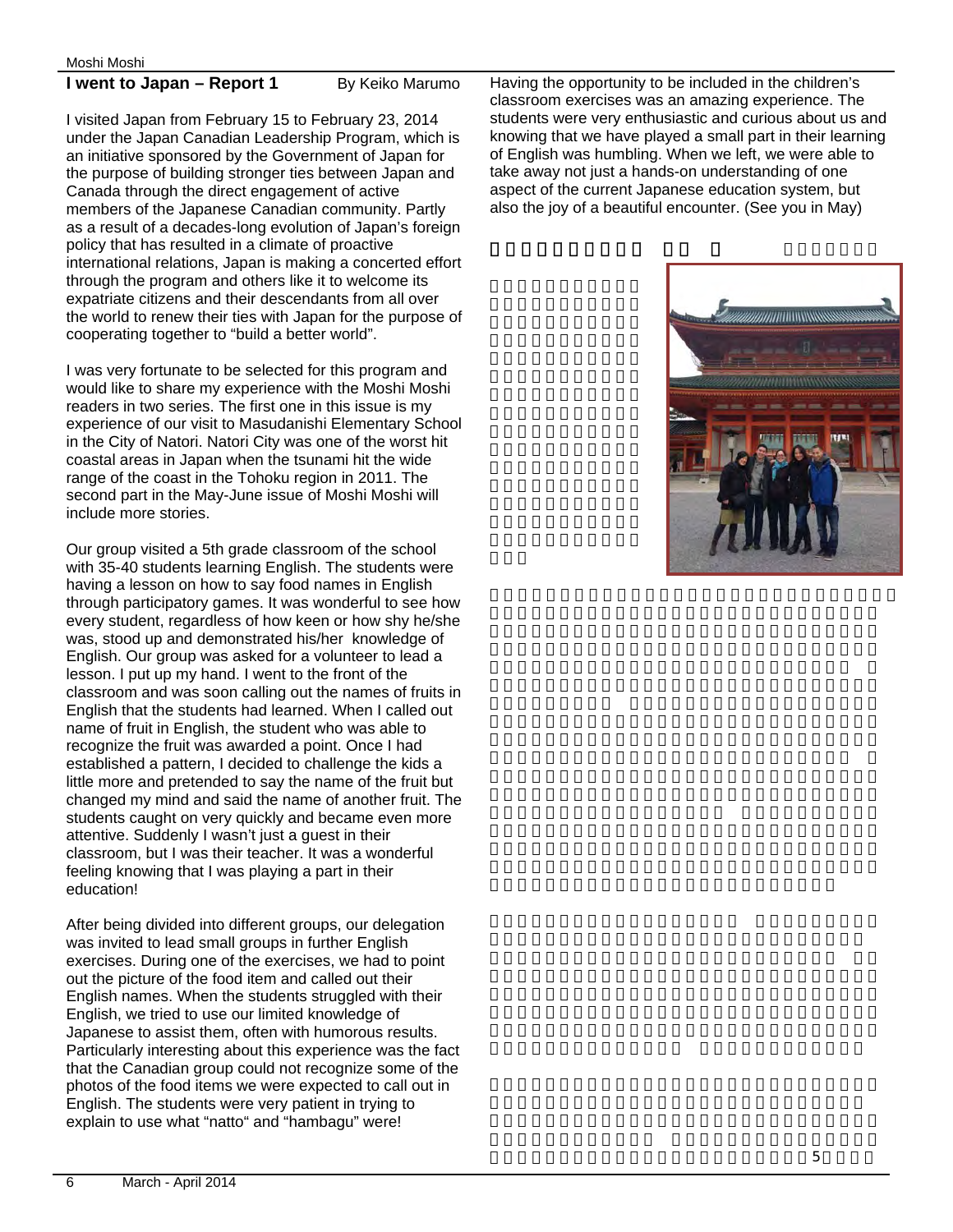**Doll's Festival** by Nozomi Nakayama

I came to Edmonton last August, and I have been helping Japanese classes at Harry Ainlay High School in Edmonton since last September. On March 8th, EJCA held the Doll Festival at the EJCA Community Centre. I participated in the festival as a volunteer.

It was such a very clear day and worthy to have a spring festival. About 50 adults and 25 children came to the festival. We served green tea and dumplings to adults and popped rice to small children. Children tried to pick up the rice snacks with their little fingers. It was so cute that it reminded me of a chapter of "the beautiful things" in Makurano Soushi (In the chapter, she wrote about little children).

EJCA displayed two sets of hina dolls. One was presented to EJCA from the family who used to live in Edmonton and the other by the lady whose family had immigrated to Canada before the World War II. In fact, this set of dolls was the one that inspired Mrs. Yumiko Hoyano to write a story, "Reiko's Hina Dolls" which was made into a short film. This film was also played at the festival.

Guests could participate in the tea ceremony hosted by Mr. John-Paul Sicotte and Ms. Akiko Watanabe. The guests enjoyed Matcha and Japanese sweets. That might have been a special opportunity for them. Little children colored hina doll pictures. I saw two girls wearing pretty kimonos singing a traditional Hinamatsuri song together in front of the hina dolls. I felt, "This is our heritage that we must pass from our generation to the next generation". I was glad to see that we could share our Japanese traditional culture with many people through this festival. Please join us next year!

**Library Corner** by Cathy Tennant Watch for an exciting new addition to the library! "Niponica" is a quarterly magazine that introduces modern Japan to people all over the world and is published in a number of different languages. We will have copies in both English and Japanese.

In the past, "Niponica" was placed on the magazine rack outside the office but the articles are so interesting that we have decided to keep current and back-copies in the library for everyone to enjoy.

The articles cover a wide range of contemporary topics of interest, typically associated with Japan, such as: "The History of Sushi", "The Evolution of the Rice Cooker" and "Tsukiji, The World' Biggest Fish Market"…. and some that are a surprise, like "Juggling and Mathematics, To Interact with People Worldwide". All the articles are accompanied by beautiful colour pictures that draw the reader into the world where the article is taking us.

"Niponica" will be in a magazine holder on the bottom shelf of the Japanese language section of the library. Please take a look and enjoy!

わたしは昨年の8月に日本からエドモントンに来て、9月からエドモ ントン市内にあるハリー・エンリー高校でティーチングアシスタントを させていただいている、中山のぞみと申します。去る3月8日にEJC Aのコミュニティセンターでひな祭りが行われました。私も微力ながら お手伝いさせていただきましたので、ここに報告させていただきます。

ひなまつり ファイン アンファイン 中山のぞみ

この日はお天気にも恵まれ、春のお祭りには相応しい気候となりま した。ご参加くださった大人の方は約50人ほど、小さいお子さんは2 5人ほどでした。大人の方にはお茶とお大福を、小さなお子さん方に は雛あられをご用意したのですが、可愛いお指で雛あられを一つず つつまんでお口に運んでいる姿は大変可愛らしく、枕草子の「うつく しきもの」の段を思い出してしまいました。

EJCAには、二セットの七段飾りのお雛様があります。一つは、以前 エドモントンに住んでいらした方がアメリカにお移りになる時に寄付 されたものです。もう一つは大変古いもので、戦前にカナダに移住さ れたご家族が持っていらしたものです。当日は、ほやのゆみこさん がこのお雛様を持っていらした女性の方のお話を基にして書いた物 語の映画を会場で上映しました。会場では畳を敷いてお茶会も催さ れました。お手前はジョン・ポールさんとアキコ・ワタナベさんで、全 部で四席設けられました。いらっしゃった方々は皆さん、お抹茶と和 菓子でなかなか普段は口にすることのできない日本の味を楽しんで いらっしゃいました。

小さいお子さんたちは入り口でお雛様のぬり絵もして帰ったようです。 ピンクの可愛らしいお着物を着た女の子が二人お雛様の前でひな まつりの歌を歌っている姿を目にしました。この様にして、少しずつ 日本人の文化とアイデンティティが次世代に伝わっていくのだと実感 できる一コマでした。

雛祭りは日本の大切な文化を皆さんと分かち合える良い機会でした。 今回、いらっしゃれなかった方は、是非来年いらしてください。



図書コーナー キャッシー・テナント

季刊雑誌「にぽにか」をご存じですか?日本のいろいろな文化をき れいな写真と一緒に紹介しています。例えば「寿司の歴史」、「電気 炊飯器の発展の歴史」、「築地卸売市場」などが特集されています。 英語版と日本語版があります。今まではEJCAオフィスの外の雑誌 本棚に置いてありましたが、内容の濃い雑誌なので最新号とバック イシューを図書館に保管することにしました。ぜひ、手にとってご覧く ださい。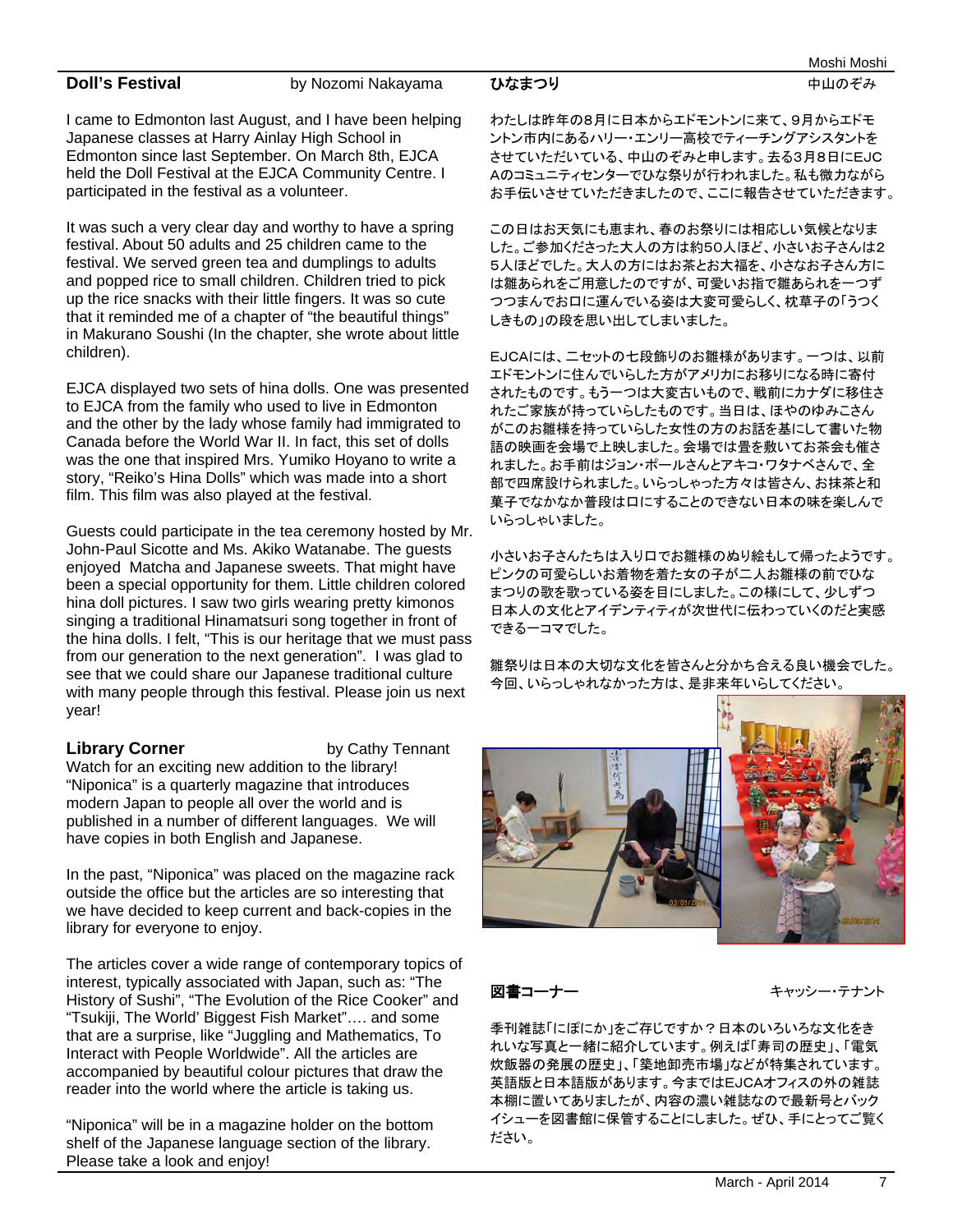#### **Sukiyaki Dinner 2014** by John Priegert

On March 8, 43 guests and 16 volunteers had an excellent time…preparing, presenting and enjoying the annual sukiyaki dinner. Eighteen pounds of custom sliced beef, 280 bundles of konnyaku, 10 heads of nappa, 80 Tofu and many litres of warishita (plus lots of other ingredients and expertise) were brought together on schedule to delight the guests.

Yoko Azumaya, EJCA vice-president, was the overall coordinator for this event. Volunteers were from the Goshindo Jujitsu club and the Gojukai Karate clubs, plus Ian Shattler, who as kitchen king, almost single handedly prepared the vegetables and then washed the dishes. Special thanks to Emma St. Laurent for looking after the desserts, and to Jim Hoyano for the dinner music.

Next year, EJCA will be looking for volunteers from other member clubs and groups. The dinner planning and shopping is made easy now with the preparation of a manual, complete with photographs, and a complete calculated shopping list, so there is no guesswork.

#### **Kitchen Renovation By John Priegert**

The EJCA Board had been looking for a project to commemorate the  $25<sup>th</sup>$  anniversary of the redress settlement, and has decided that refreshing the kitchen at the Centre would be a good one. Planning is being done by Sane Ohki, Vice-president, and John Priegert, Building Manager. The current plan is for a new larger single sink in the bar and kitchen areas, new high faucets with hoses, a new grease trap, and new countertops and laminate. We're thinking of a lighter colour for the countertops, perhaps similar to the sandy coloured floor tile. The plan is being finalized to suit our needs, and follow Food Safety requirements.



 $8.16$ 

 $5$ 

|    |            | utorrent                                                         |
|----|------------|------------------------------------------------------------------|
| PC | Mac        | D-Addi ct<br>DRANA, Type(j drama) Sub(View All) sort(Date)<br>Go |
|    |            |                                                                  |
|    |            | utorrent                                                         |
|    |            | sort (Engl i sh sub)                                             |
|    |            | novi e pl ayer                                                   |
|    | <b>DVD</b> | ${\sf PC}$<br>Mac<br>VLC nedi a pl ayer                          |
|    |            | http://d-addicts.com/forum/torrents.php                          |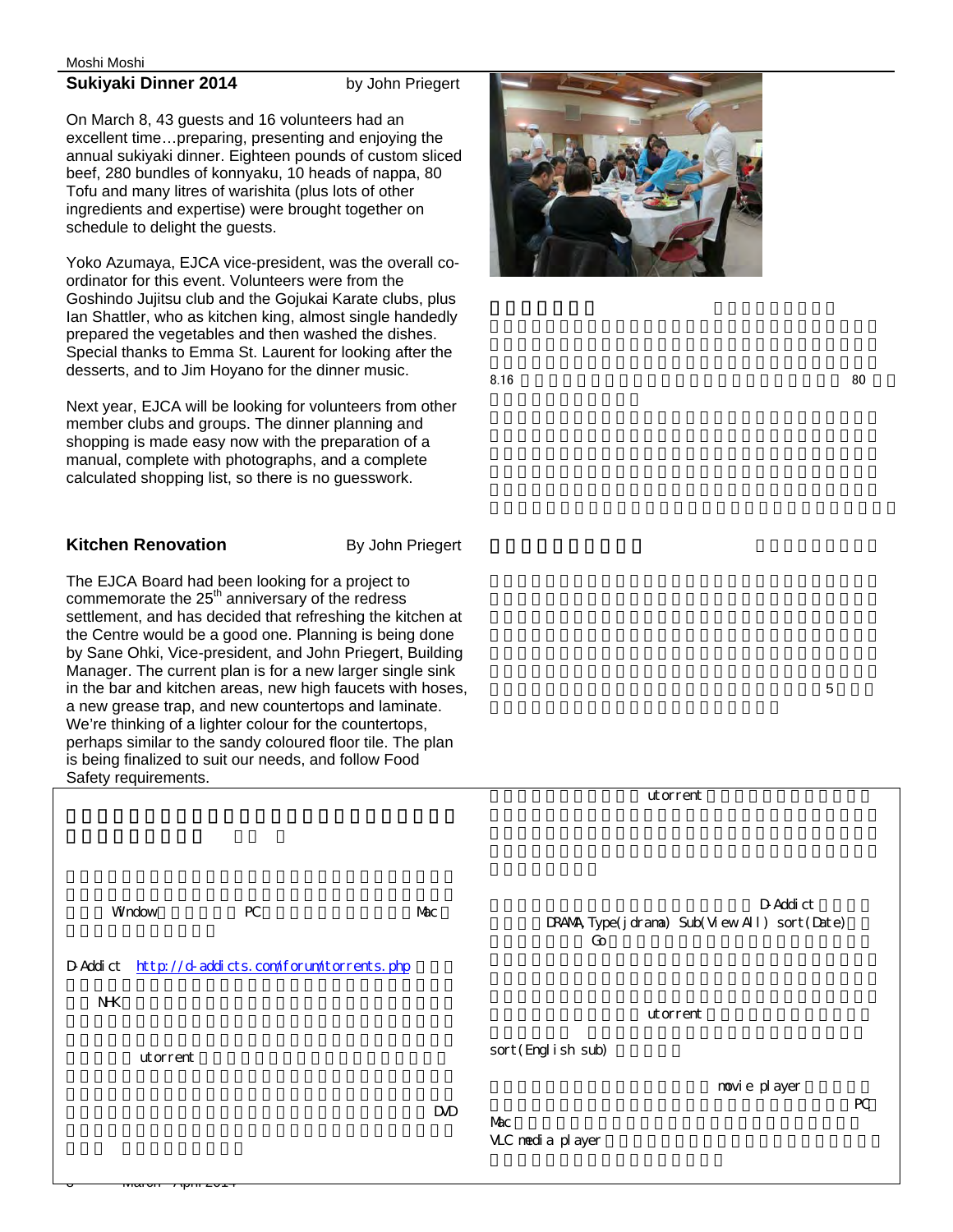#### **Japanese Language Contest for High School Students in Alberta** by Miyako Fedrau

Do you know how many Jr. High and High School students study Japanese as a foreign language in Alberta? How about in Canada? I will give you the answers to the questions at the end of this article and I will first introduce the Alberta High School Japanese Language contest, and report to you about the second annual contest held at Harry Ainlay High School in Edmonton on March 15.

The members of the Alberta Japanese Teacher's Association (AJTA) discussed strategies to promote Japanese language education and decided to organize an annual Japanese Language contest. We believed that the contest would create opportunities for our Japanese learners from different schools in Alberta to exchange and celebrate their learning together. The contest held last week was the second one. At Harry Ainlay High School, there has been an Anime Festival called "Soba Bowl" in March run by the High School Anime club members (Teacher adviser: Mr. Daniel Ito). By having the language contest at the Anime Festival, we expected more student participation in the contest. If you are interested in the event, please visit the following site. soba-bowl-viii-japanese-language-contest-2014

This year's contest was co-organized by the AJTA and The Consulate-General of Japan in Calgary and sponsored by the Japan Foundation, Alberta Education and the EJCA. In addition to the regular 3 categories of Speech, Skit and Video contests, we created a category for Beginner presentations. There were a total of 46 participants from Calgary, Read Deer, Edmonton, St. Albert, Spruce Grove and Fort McMurray (Skype participation) and many more cheering students from different schools. The contest venue was filled with excitement. This year's judges were Ms. Kurata from the Consulate, Ms. Carter from the U of A, Ms. Okamoto from MacEwan, Ms. Ohba from the EJCA and Ms. Tanaka from the Japan Foundation Toronto. All participants tried their best to express their message in Japanese. The reception held after the contest provided a great opportunity for students to interact as they enjoy delicious Sushi and the Kita-no-Taiko demonstration marked a beautiful end to the contest.

Fortunately, as was the case last year, the first place winner of the speech category was granted an invitation to the International High School Japanese Speech Contest in Japan in July as a Canadian representative. The winner will be hosted by a non-profit organization in Japan. Since the airfare must be born by the participant, the AJTA began a fundraising project in February and the EJCA kindly donated \$500 right away. Thank you so much for your support! We are continuing to raise funds for the remainder of the airfare.

 $\overline{\phantom{0}}$ 

*....cont. to page 10*





soba-bowl-

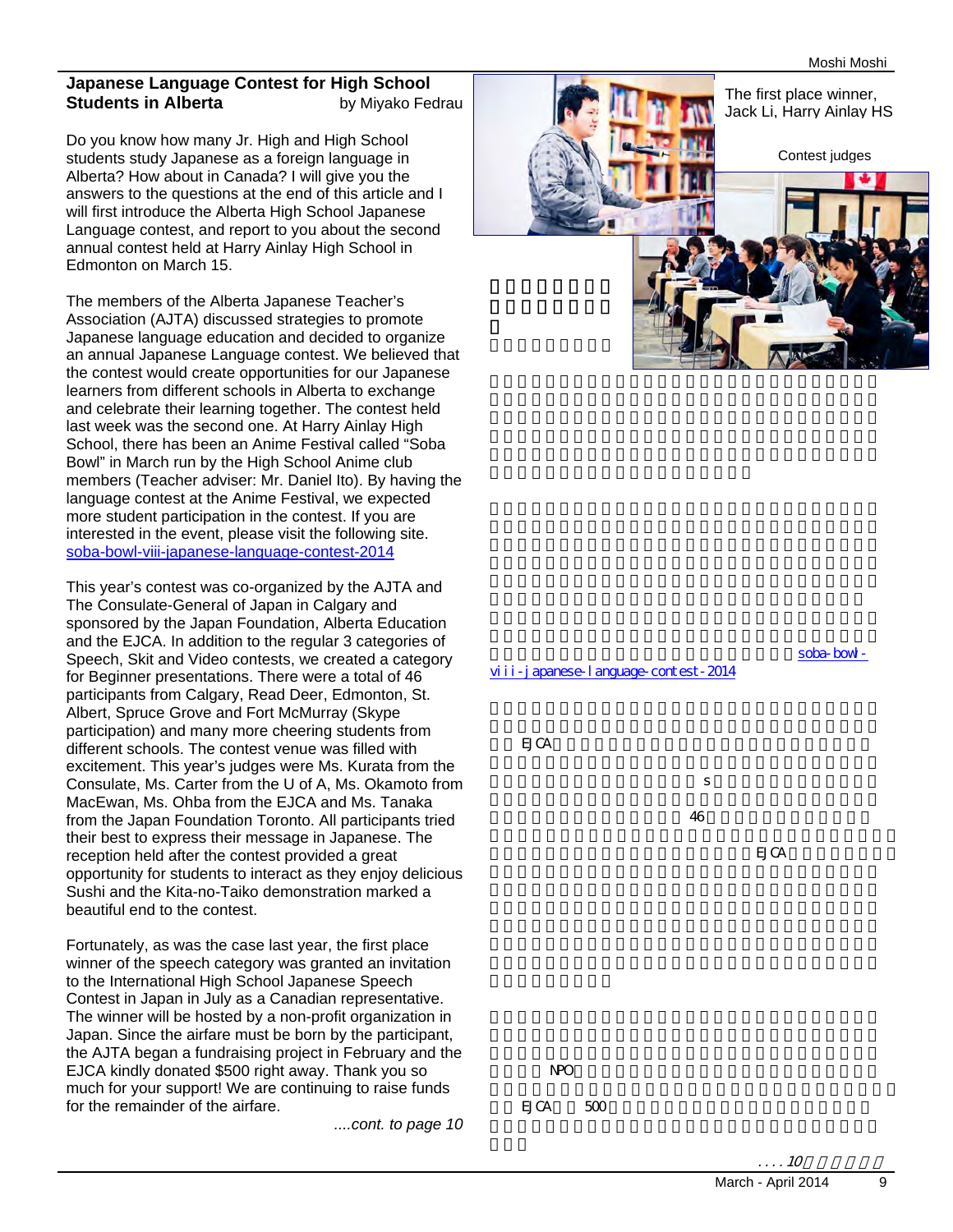#### *....from page 9*

Well, it is the time for the answers to the earlier questions. According to the 2012 research conducted by the Japan Foundation, the number of Japanese language learners at secondary schools was 1492. The number of the learners at secondary schools in Canada was 7640. It is unfortunate that the numbers, especially the national total, have declined since 2009 (the Canadian national total of secondary learners was 11,038 in 2009). I sincerely hope that more students become interested in Japan and start studying Japanese language and culture. It would be truly wonderful if those young people, after gaining knowledge and understanding of Japan, become a bridge between Japan and Canada. I would like to invite you to come to next year's contest and listen to our students' lively presentations in Japanese.

#### **Edmonton Opera is Looking for Volunteer Advisors for Japanese Folk Tales and Costumes**

On June 20, 2014, Edmonton Opera is presenting a children's short opera (15 minutes) as one act of the **Opera al Fresco** at the Devonian Japanese Garden. The opera is created for this special occasion and based on the Japanese folk tale of the Carpenter and the Oniroku and will be performed by the Edmonton Opera Children's Chorus (grades 3 to six). Edmonton Opera is looking for volunteer advisors for Japanese folk tales and Japanese costumes who can work with the opera staff and casts.

Edmonton Opera is also looking for donations through sponsorship. Anyone with the donation of \$100 will receive a charity tax receipt, a business card space on the program for this event and a small transparent poster for the window showing that you are sponsoring this event.

If you can volunteer as an advisor or want to become a sponsor of the event, please contact:

Mark Morris Project co-ordinator, for Edmonton Opera Children's Chorus Tel: 780-477-5155 mm17@ualberta.ca

For full expanation of the event and volunteer request, Please go to EJCA Web homepage http://www.ejca.org

This interesting book was published by the University of Alberta Press. Yukari Meldrum, EJCA member, translated the Japanese language original book: *Wasurenai, warai mo namida mo* (2002). Book launch/talk/event will be: Thursday, April 3, 5:30 – 7:00 Telus Centre Room 134, University of Alberta

 $\ldots$  9  $2012$ 

 $1,492$ 

**7,640**  $\overline{a}$ 

 $2009$   $11,038$ について しょうしょう きょうしょう

**Opera al Fresco** 1

Mark Morris Project co-ordinator, for Edmonton Opera Children's **Chorus** Tel: 780-477-5155 mm17@ualberta.ca

http://www.ejca.org/

Will not

of ALBERTA PRESS

forget

EJ CAV<sub>Eb</sub>

Will not forget

both laughter and tears



Order & info: uap.ualberta.ca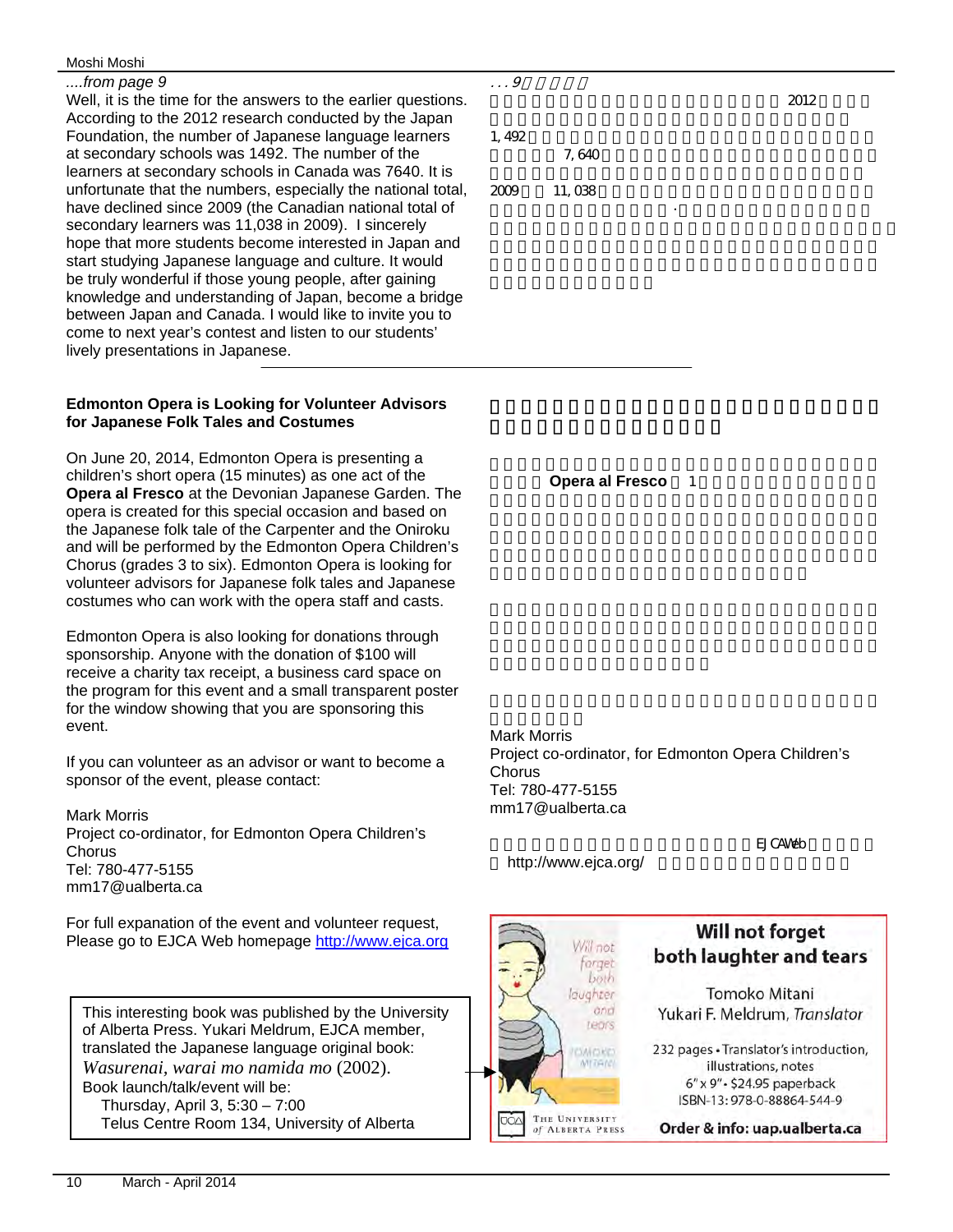#### MATSU NO KAI (Seniors 55+) CLUB Louise & Peter Wong

The Matsu no Kai Club hosted a delicious udon lunch at our February meeting. Many thanks to our members and friends who helped with the food preparation and cooking. We were also able to enjoy the company of several guests who joined us that day. After dessert, we settled down to watch the Japanese movie "Still Walking".

On March  $12<sup>th</sup>$ , fourteen members of our Club met for lunch at the Kobe Japanese Bistro. After a leisurely lunch and lively conversation, we went to the Telus World of Science to view the 3-D IMAX movie "Jerusalem". The 3- D feature allowed us to feel as if we were actually walking through the narrow streets of the old city and interacting with the people.

Our Club meets on the  $4<sup>th</sup>$  Wednesday of each month, except for December. We begin at 11:00 a.m. with a brief business meeting, followed by a series of gentle stretching and balance exercises led by physiotherapist Shinya Nakamoto. After eating our bento lunches prepared by Wasabi Restaurant and desserts baked by Grace Fujino, we take part in various activities which our social committee has arranged. The following is a tentative schedule of activities being planned:

March 26 Wii games tournament April 23 We will watch the play "Paper Song" which will be performed at the EJCA Centre May 28 Mill Creek Ravine walk (wear suitable shoes & clothing!) June 25 Japanese games July 23 Outdoor seniors field day activities

If you would like to have more information on our Club, please contact the Club President, Peter C. Wong, at 780-487-7099 or by email: petercwong@shaw.ca. If you wish to join us for any lunch, please notify us a week in advance of that meeting to be included in the bento lunch orders!

# **Kita No Taiko KIDS' Lessons**  There is still room in the March 26 Kid's Lessons. This is a 10 week series of lessons for children 8 to 14 years. See our website for info or an application: **www.kitanotaiko.ca, call:780-431-0300, or email:**

**info@kitanotaiko.ca**

www.kitanotaiko.ca, 780-431-0300, **info@kitanotaiko.ca**

 $3D$ IMAX  $\sim$ 

 $\mathsf{V}$ i  $\mathsf{V}$ i  $\mathsf{V}$ i  $\mathsf{V}$ i  $\mathsf{V}$ i  $\mathsf{V}$ i  $\mathsf{V}$ i  $\mathsf{V}$ i  $\mathsf{V}$ i  $\mathsf{V}$ i  $\mathsf{V}$ i  $\mathsf{V}$ i  $\mathsf{V}$ i  $\mathsf{V}$ i  $\mathsf{V}$ i  $\mathsf{V}$ i  $\mathsf{V}$ i  $\mathsf{V}$ i  $\mathsf{V}$ i  $\mathsf{V}$ i  $\mathsf{V}$ i  $\mathsf{V}$ i

780-487-7099 petercwong@shaw.c

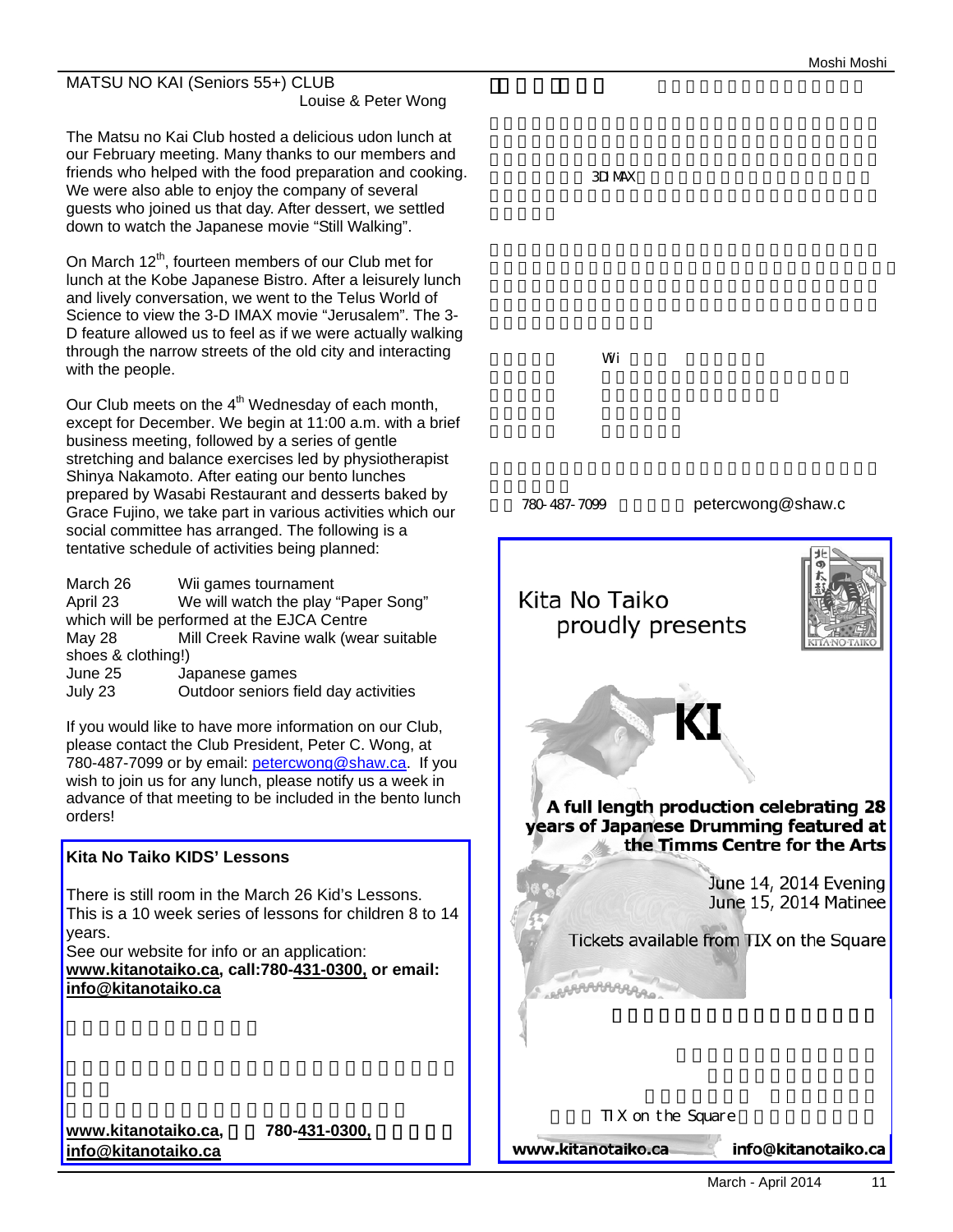#### **VOLUNTEER AND DONOR APPRECIATION**

The EJCA Board would like to send its sincere thanks to all volunteers and donators. If your name is missing from the list, please inform David Mitsui so it can be noted in the next Moshi Moshi. Please help us to maintain an accurate list.

### **Hinamatsuri - March 8, 2014**

**Coordinators:** Yukiko Nagakura<br>**Volunteers:** Akiko Watanabe

Nozomi Nakayama

#### **Sukiyaki Dinner – March 8, 2014**

**Coordinator:** Yoko Azumaya John Priegert **Volunteers:** Women's Karate, Karate, and Jujitsu clubs Carol Rushworth Dana Nawata Daryl HawkinsDean Tischer Emma St. Laurent Ethan Forget **Ian Shattler** Julian Haagsma Katie Hastey Kristen Irwin Lane Larsen Nelson Hosdon Nicole Nawata Shannon Flight

**Volunteers:** Akiko Watanabe Emma St. Laurent John/Paul Sicotte Mineko Koto Naoko Kerr

#### **Directory of EJCA Affiliated Clubs and Groups**

**Awa Odori** - Japanese Folk Dance Practices: 2nd Sunday of each month, 10:00 am - 12:00 noon Contact: Emiko Kinoshita at 780-451-6196

#### **Bonsai Club**

Meetings: 3rd Thursday of each month, 7:30-9:30 pm Contact: Les Dowdell at <hokkoku@telusplanet.net>

#### **Calligraphy - Keifukai of Edmonton**

Contact: Kyoko Waida at <waida@telus.net>

**Chigiri-e Art** - Torn Paper Artwork Creation Contact: Keiko Frueh at 780 436-5843

**EJCA Art Club** - Watercolour Painting Contact: Yumiko Hoyano at <yumiko@shaw.ca>

#### **Edmonton Gojukai Karate Club**

Tuesdays and Thursdays (except holidays) Children, 7-12 years of age: 6:00-7:00 PM Youths, 13-17 years of age: 7:00-8:15 PM Contact: John Priegert 780 436-1825 <priegert@telus.net>

#### **Ju-Jitsu Go-Shin-Do Ryu Club**

Practice Saturdays 9:30 am to noon.

#### Contact: Kevin George at <shakasdream@gmail.com>

**Karaoke Club** 

Practices: 1st & 3rd Friday of each month, 8:30-11:00 pm Contact: Takashi Ohki at 780 459-3862

#### **Kendo & Naginata Club**

Meetings: 2nd & 4th Friday of each month at 7:00 pm Contact: info@eknc.org, website: <www.eknc.org>

**Kita No Taiko** - Japanese Drumming Practices: Mondays and Wednesdays from 7 pm

# 公認翻訳はおまかせください

Certified Translation (公認翻訳)は、移民·PRカード更新·ローン· 大学入学の申請時などに、そのまま提出できる公式文書です。 戸籍謄本・各種証明書・パスポートのスタンプ・クレジットや信用情報 など幅広くてがけております。通訳・編集などについてもご連絡ください。

Mail@YukariMeldrum.com 780-887-0920

メルドラム由香理 Certified Translator (Canada)

**Edmonton Japanese English Consulting** For your translation needs **JAEN.ca**  Contact: 780 431-0300 or <info@kitanotaiko.ca> Website: <www.kitanotaiko.ca>

#### **Ikebana Club**

Contact: Jean-Marcel Duciaume at 780 803-5690 <jmduciaume@gmail.com>

**Matsu no Kai** - EJCA Seniors Activities (55 years and up) Contact: Peter C. Wong at 780 487-7099 or <petercwong@shaw.ca>

**Nihongo Kaiwa Club** – Japanese Conversation Mondays  $5 - 7$  pm (except holidays) Contact: Carol Rushworth at < rushwrth@telus.net >

**Nihongo Kids Club** - Japanese Communication for Kids Thursdays 12:30 – 2:00 pm

Contact: Yasumi Harada at < edmontonkids@gmail.com >

#### **Nobara Chorus Group**

Practices: 1st & 3rd Wednesday and 3rd Sunday of each month, 10:00 am - 12:00 noon Contact: Toshiyo Iwashina at <tiwashina@hotmail.com>

#### **Table Tennis**

Practices: 1st & 3rd Sunday of each month, 1:00-3:00 pm Contact: Sanae Ohki at < sanaeohki@shaw.ca >

#### **Tea Ceremony for Beginner Club**

Furo Style practice

Contact: Victoria Chum at <angesess@gmail.com>

**Wakaba Kai** - Traditional Japanese Dance Contact: Keiko Frueh at 780 436-5843

#### **Women's Gojukai Karate Club**  Contact: Dana Nawata at < dnawata@shaw.ca>

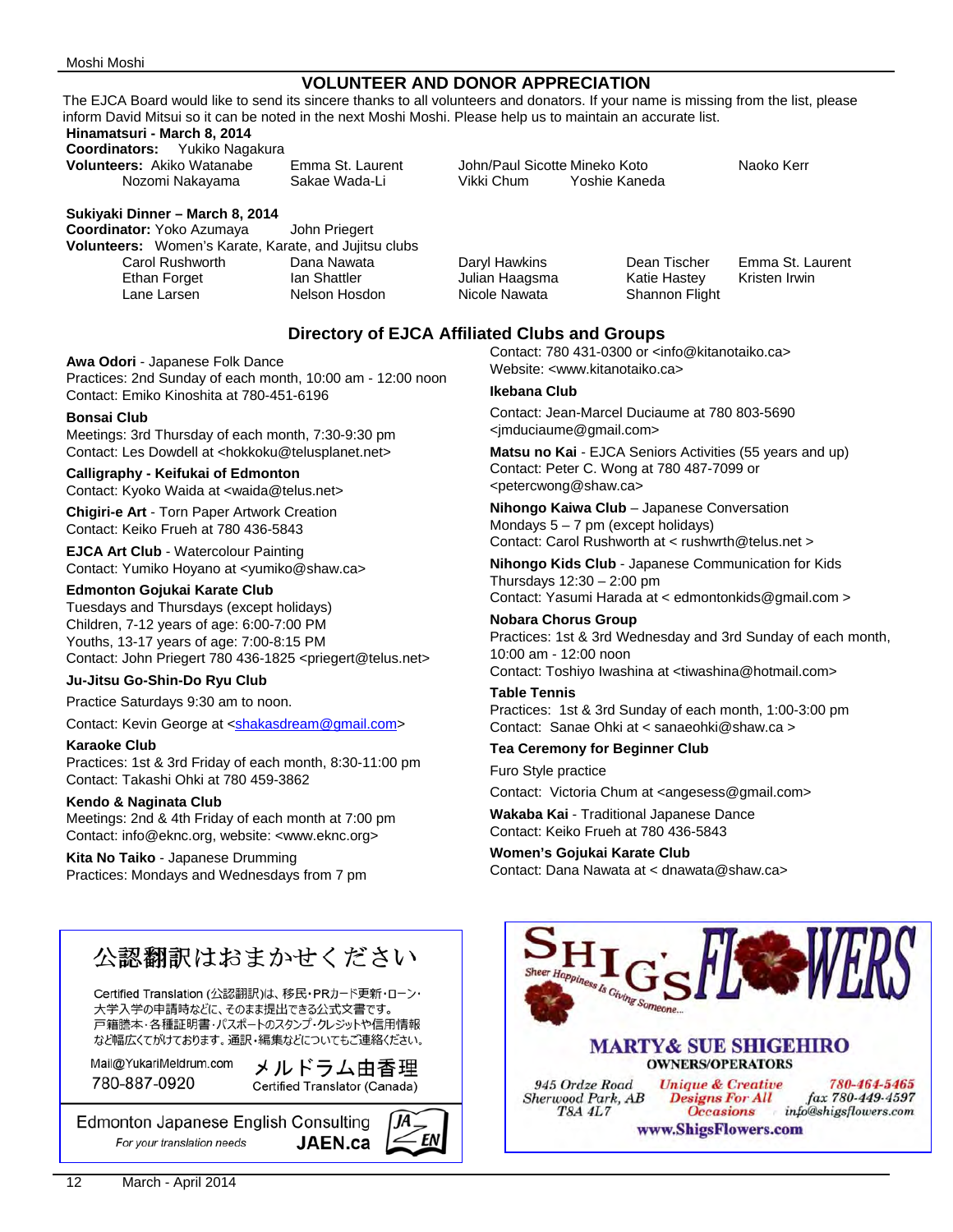

Sourdough breads, pastries and more.







あずまや ようこ 東谷 陽子 弁護士

Yoko Azumaya, Barrister & Solicitor

Phone: 780-414-5400 Email:yazumaya@barrpicard.com

日本語でご相談いただけます。約20分ほどの 無料相談に応じておりますので、お気軽にお電 話ください。

ブログもご覧ください: http://yokoazumaya.blogspot.ca/